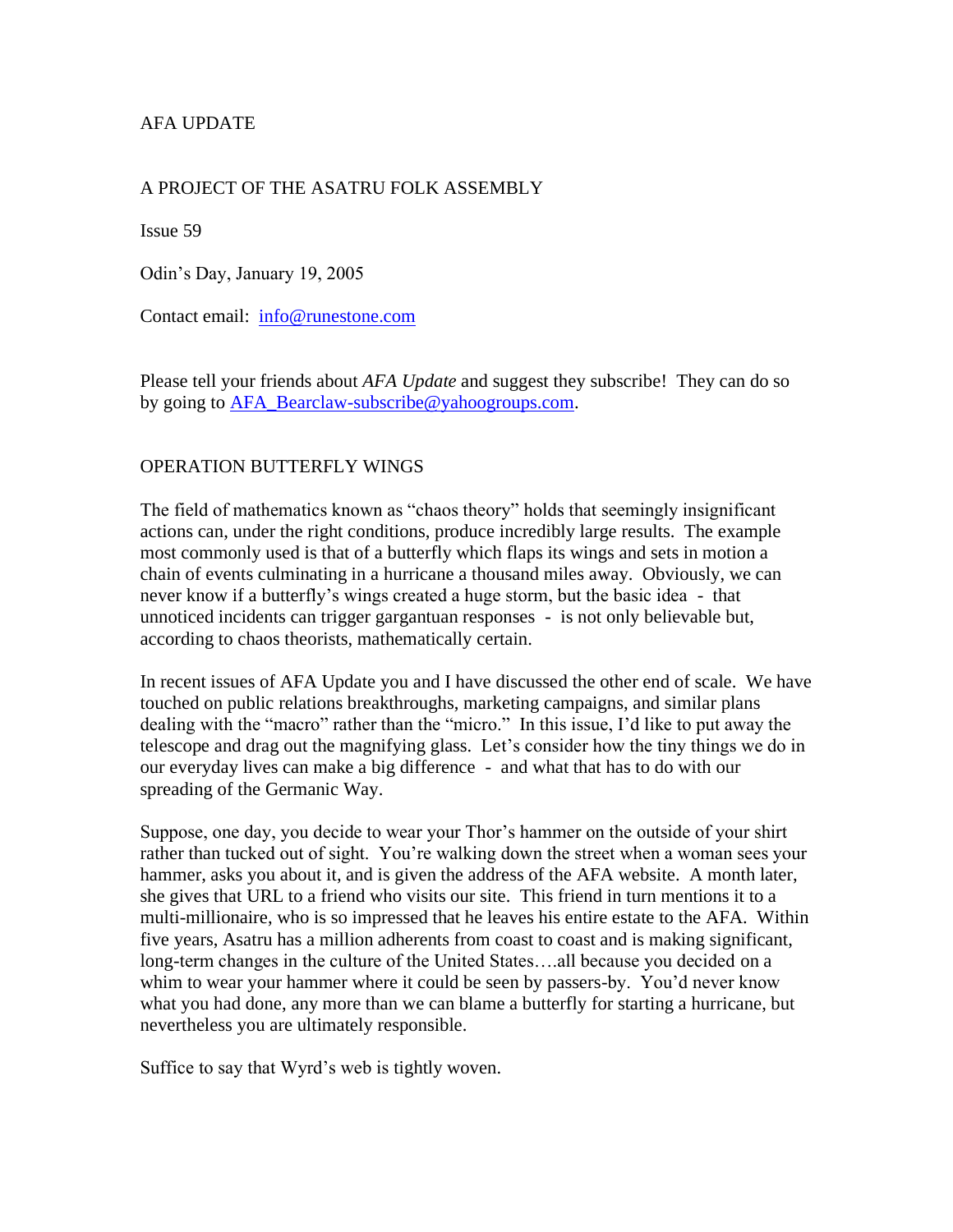We cannot predict which of our tiny, daily deeds will bear fruit next week or next century. But we can increase the odds by doing many such deeds, any one of which might make a difference in the long run. I try to build a lot of such occurrences into each day. I wear my hammer proudly. I don my "Odin's Folk" tee shirt at the gym, or maybe the tie-dye one with runes on it that my son found at the thrift store. I drop comments in public dealing with heritage or the ancestors, just so see if anyone will bite. And of course, when I send out this AFA Update, I'll wriggle 650 pairs of wings - amazing how this list has grown! - excluding bad addresses and those who delete these words unseen .

I have no illusion that any of this is going to bring the AFA a million dollars. But then, it might! At the least, it contributes however slightly to building a new culture, one more influenced by the Germanic Way.

I hereby invite you to join in Operation Butterfly. I know many of you are already making these little efforts - but if we do it more deliberately, more often, we can have a greater impact. Who knows what a few hundred of us can do if we try? Get out there and stir that pot of chaos! Vibrate the Web of Wyrd! Flap the wings of your Will and let the storm arise!

## NINE DOORS OF MIDGARD AND RUNE MIGHT

Runa-Raven Press has issued two new editions of classic works by Edred Thorsson.which are sure to interest our readers.

Nine Doors of Midgard is a complete curriculum in the magical uses of runes. It takes the student through nine stages, from the most elementary exercises to very advanced work. The new, third revised edition of Nine Doors of Midgard is in a convenient 6 inch by 9 inch format, making it easier to handle than the more cumbersome second edition. Those interested in personal transformation in the Odinic tradition will not find a better guidebook.

The second volume is Rune Might: History and Practices of the Early  $20<sup>th</sup>$  Century German Rune Magicians. While the approach used in this book is hardly that of the traditional lore, it is nevertheless a valuable work that can supplement the documented older material. The techniques in Rune Might, Edred tells us, are magically effective and the role of the  $20<sup>th</sup>$  century German runemasters in the Reawakening was a significant one from which we can learn much.

## A PRAYER FOR THE FOLK

All you Gods and Goddesses, bless and keep our holy Folk! From the cold shadows of the glaciers to the colder shadows of space, always we have been your people. Guide and guard your Northfolk now, as you did in ages past!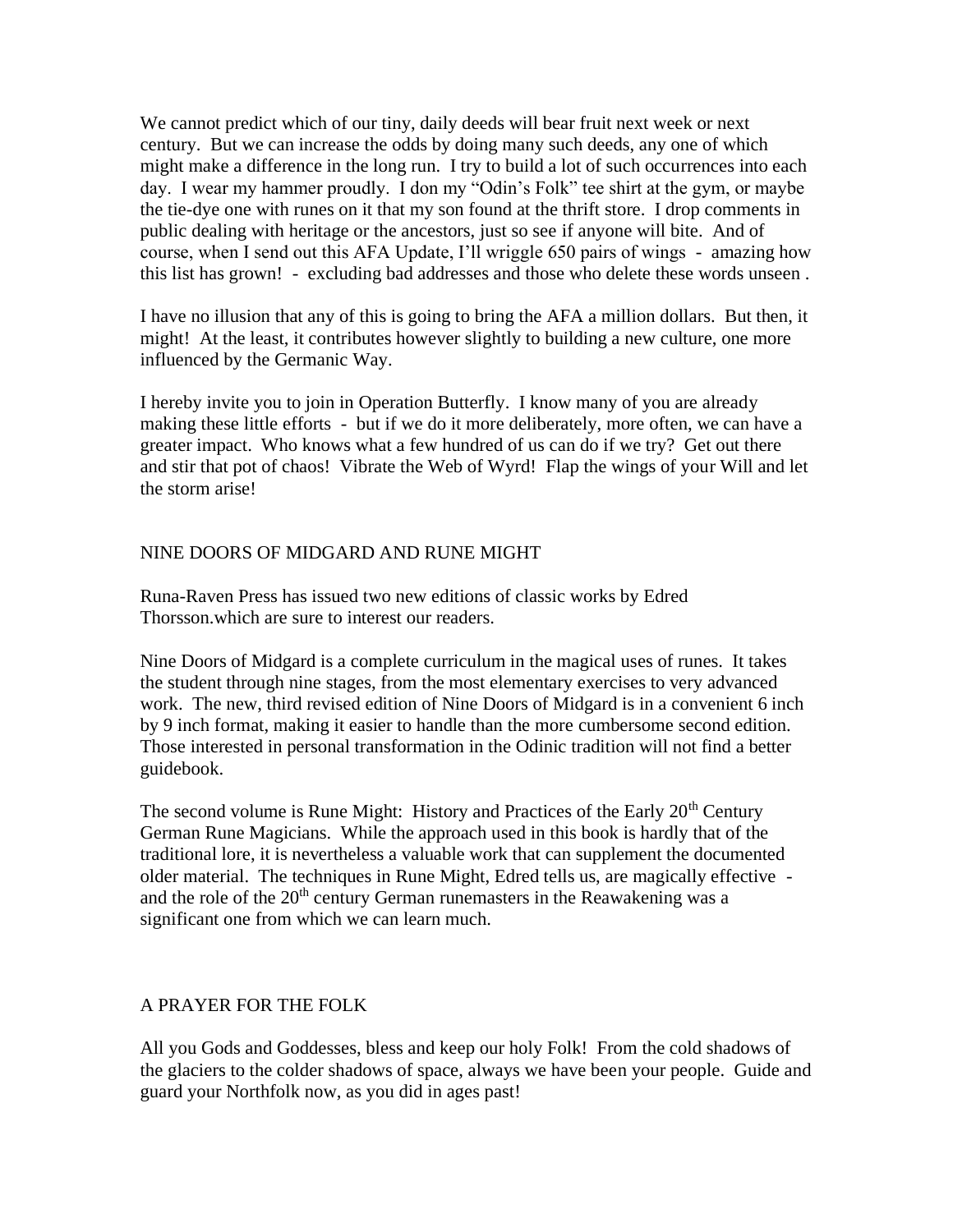Odin, give wisdom and craft to wits shaped by ice and hardship, that our foes be foxed!

Thor, give strength and the will to use it!

Frey and Freya, give full wombs that bodies be found for the souls of heroes!

Let your Northern folk grow in number and in power, that our kind may live and love, survive and thrive - not just today, nor for a millennium, but forever and ever.

- from *A Book of Uncommon Prayers*, available from the AFA

## DONATIONS!

The Asatru Folk Assembly is a 501 c (3) religious organization, and donations to it are tax-deductible. If you're a person who will be itemizing your deductions for 2004, it's still not too late to donate to the AFA rather than to the government!

## ODIN LIVES!

The groundbreaking radio program Odin Lives! is broadcast every Thursday night at 8 PM Eastern Time on a frequency of 7.415 MHz. This broadcast is repeated the next Tuesday morning at 12:15 AM on the same frequency. You can learn more by going to their web site at [http://www.odinlives.org.](http://www.odinlives.org/)

# **IMPORTANT DATES**

January 22 - Thorrablot. Coming in the depths of winter, when we all need our spirits lifted, Thorrablot is our obvious antidote to the blues. Thor, most approachable of the Northern deities, is its cheery, gregarious patron. Build a snow statue of the hammerwielding God, or go winter camping, or have a party. Take a walk without your coat, mentally accepting winter, and go home for a shot of brandy.

February 9 - Day of Remembrance for Eyvind Kinnriffi. Eyvind was another martyr to the old faith of Northern Europe. King Olaf tortured him to death by placing a bowl of red-hot embers on his stomach. Eyvind died, and Valhalla received another hero. Salute his courage by doing some deed to promote the Way of our ancestors. Hail the Holy Ones!

Hail the AFA!

Stephen A. McNallen